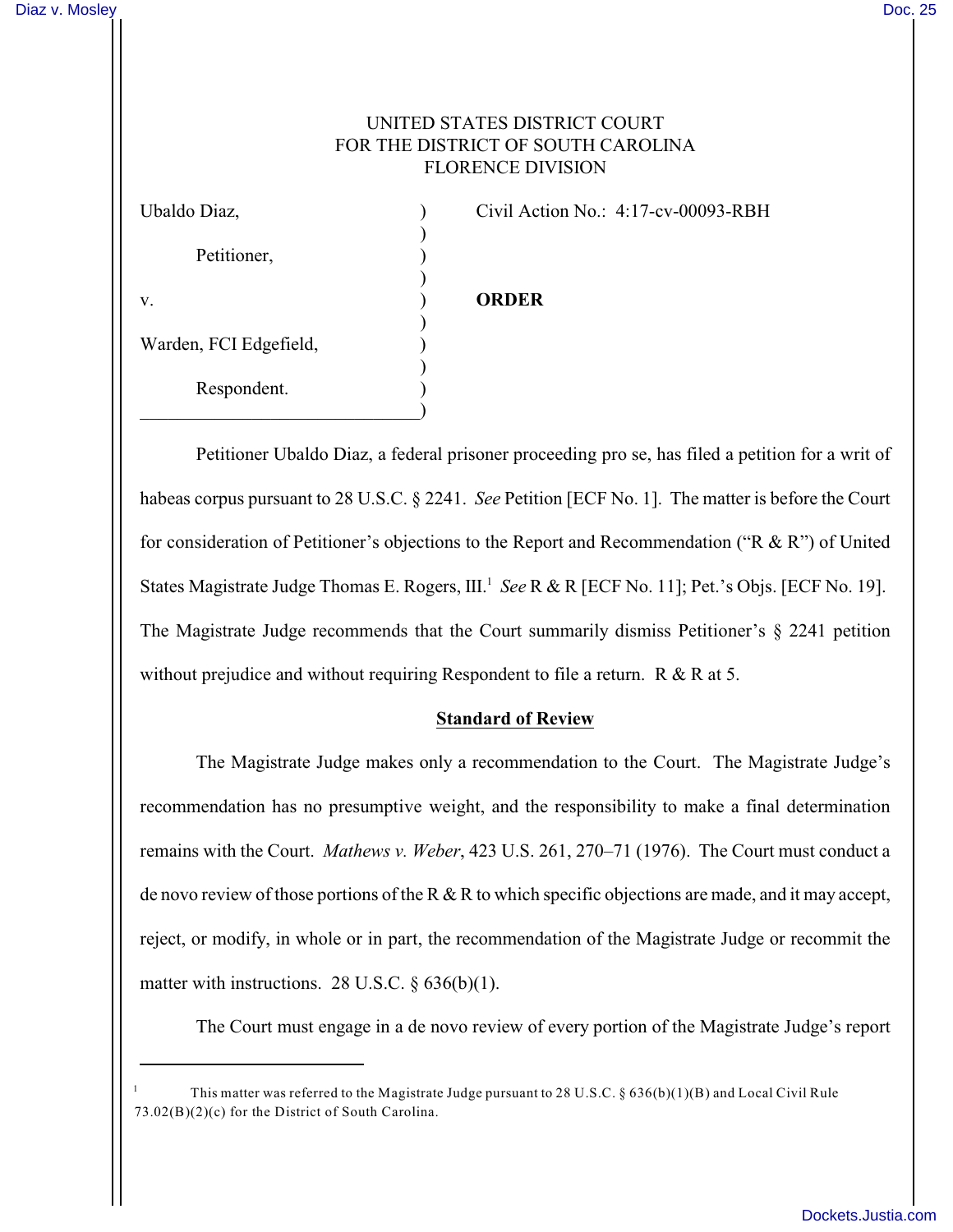to which objections have been filed. *Id.* However, the Court need not conduct a de novo review when a party makes only "general and conclusory objections that do not direct the [C]ourt to a specific error in the [M]agistrate [Judge]'s proposed findings and recommendations." *Orpiano v. Johnson*, 687 F.2d 44, 47 (4th Cir. 1982). In the absence of specific objections to the R & R, the Court reviews only for clear error, *Diamond v. Colonial Life & Acc. Ins. Co.*, 416 F.3d 310, 315 (4th Cir. 2005), and the Court need not give any explanation for adopting the Magistrate Judge's recommendation. *Camby v. Davis*, 718 F.2d 198, 199–200 (4th Cir. 1983).

## **Discussion**

In his  $\S 2241$  petition,<sup>2</sup> Petitioner challenges a prison disciplinary proceeding that occurred before a disciplinary hearing officer ("DHO") at FCI-Edgefield and resulted in the loss of forty-one days of good conduct time.<sup>3</sup> Pet. at  $2-8$ . The Magistrate Judge recommends summarily dismissing Petitioner's § 2241 petition because he has failed to fully exhaust the administrative remedies available through the Federal Bureau of Prisons ("BOP"). R & R at 5. Petitioner objects to the Magistrate Judge's recommendation, arguing "he has exhausted all administrative remedies 'as best as possible' and he was deprived of his right to appeal DHO Report and Findings." Pet.'s Objs. at 5.

### **I. Applicable Law**

Section 2241 is the proper means for a federal prisoner to challenge the BOP's sentencing

Petitioner also filed with his petition a document captioned "Motion Requesting to Expunged the Disciplinary Written Report and Credit Inmate Back His Good Time and Clear Inmate of the Central and Inmate Files." *See* ECF No. 3. In this document, Petitioner expands upon the allegations in his § 2241 petition.

Petitioner has attached to his petition several copies of the DHO Report, which indicates he was charged with and convicted of possession of alcohol. *See* ECF No. 1-1 at 12–23. Petitioner alleges a correctional officer who prepared an incident report (that was relied upon by the DHO) "violated due process" by "not specif[ying] . . . the alcohol level," which Petitioner claims was required by "program statement section 541.5." Pet. at 6-7; *see also* ECF No. 3. Petitioner has submitted a copy of the program statement, which cites the discipline process codified at 28 C.F.R. § 541.5(a). *See* ECF No. 1-1 at 27.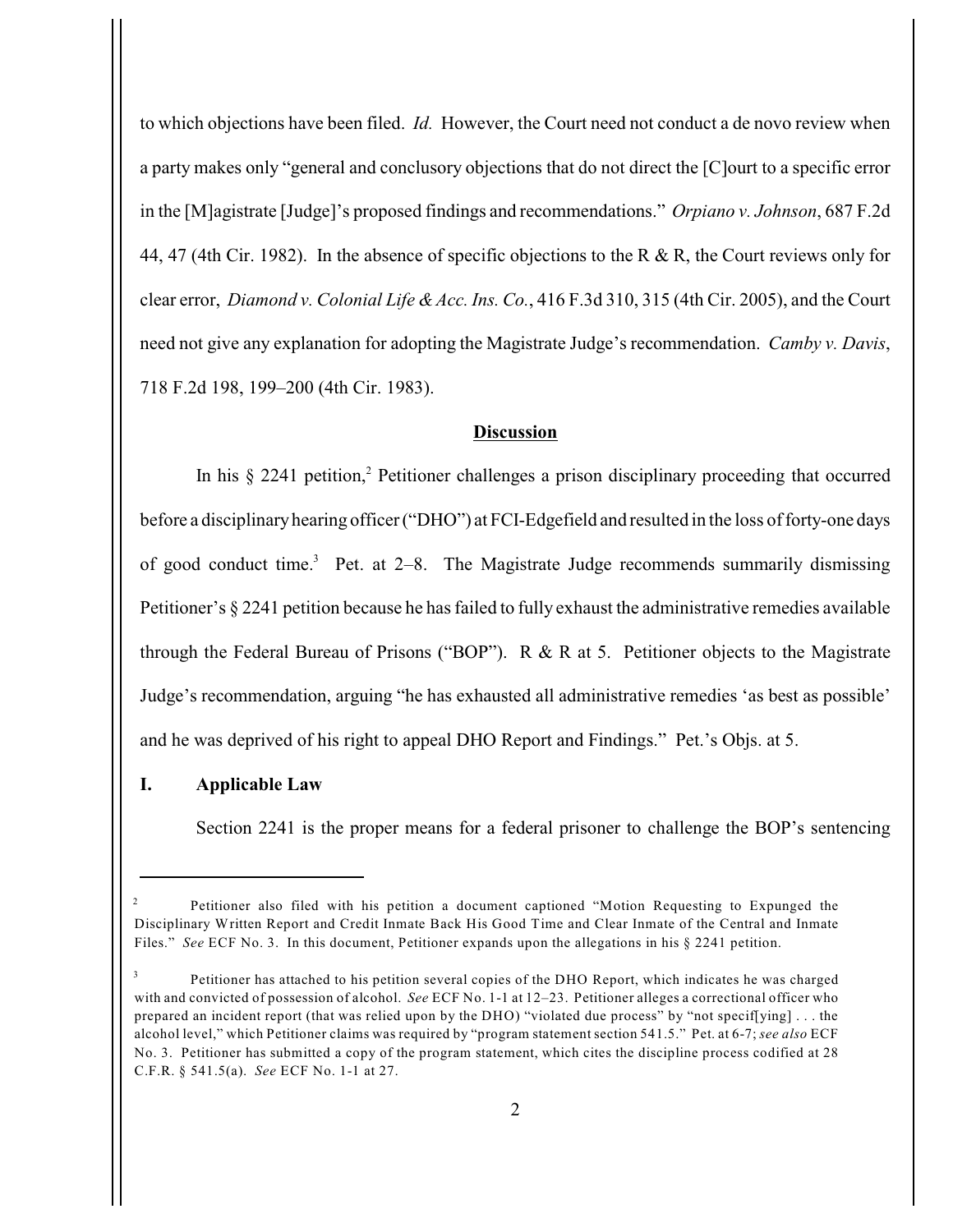calculations, including good conduct time credits. *See Yi v. Fed. Bureau of Prisons*, 412 F.3d 526 (4th Cir. 2005); *United States v. Little*, 392 F.3d 671, 679 (4th Cir. 2004). Section 2241 petitions are subject to judicial screening, and a district court must summarily dismiss the petition "[i]f it plainly appears from the petition and any attached exhibits that the petitioner is not entitled to relief in the district court." Rule 4 of Rules Governing Section 2254 Cases in the United States District Courts.<sup>4</sup> "If the petition is not dismissed, the judge must order the respondent to file an answer, motion, or other response within a fixed time, or to take other action the judge may order." *Id.* Although § 2241 does not contain a statutory exhaustion requirement, courts consistently require prisoners to exhaust their administrative remedies before seeking habeas review under § 2241. *See, e.g.*, *Braden v. 30th Judicial Circuit Court of Kentucky*, 410 U.S. 484, 490–91 (1973) (requiring exhaustion in a § 2241 matter); *Timms v. Johns*, 627 F.3d 525, 530–33 (4th Cir. 2010) (same).

The BOP administers an inmate discipline program. *See* 28 C.F.R. §§ 541.1–541.8. "The discipline process starts when staff witness or reasonably believe that [an inmate has] committed a prohibited act. A staff member will issue [the inmate] an incident report describing the incident and the prohibited act(s) [the inmate is] charged with committing." *Id.*  $\S$  541.5(a). If (after investigation) the incident report is referred to a DHO for further review, the DHO will conduct a hearing and issue a written report. *Id.* §§ 541.7–541.8.

An inmate may appeal the DHO's decision through the BOP's Administrative Remedy Program. *Id.* § 541.8(I); *see generally* 28 C.F.R. §§ 542.10–542.19. The DHO appeal process consists of two steps. First, the inmate must submit a DHO appeal within twenty calendar days "to the Regional

The Rules Governing Section 2254 Cases are applicable to § 2241 petitions. *See* Rule 1(b) of Rules <sup>4</sup> Governing Section 2254 Cases in the United States District Courts.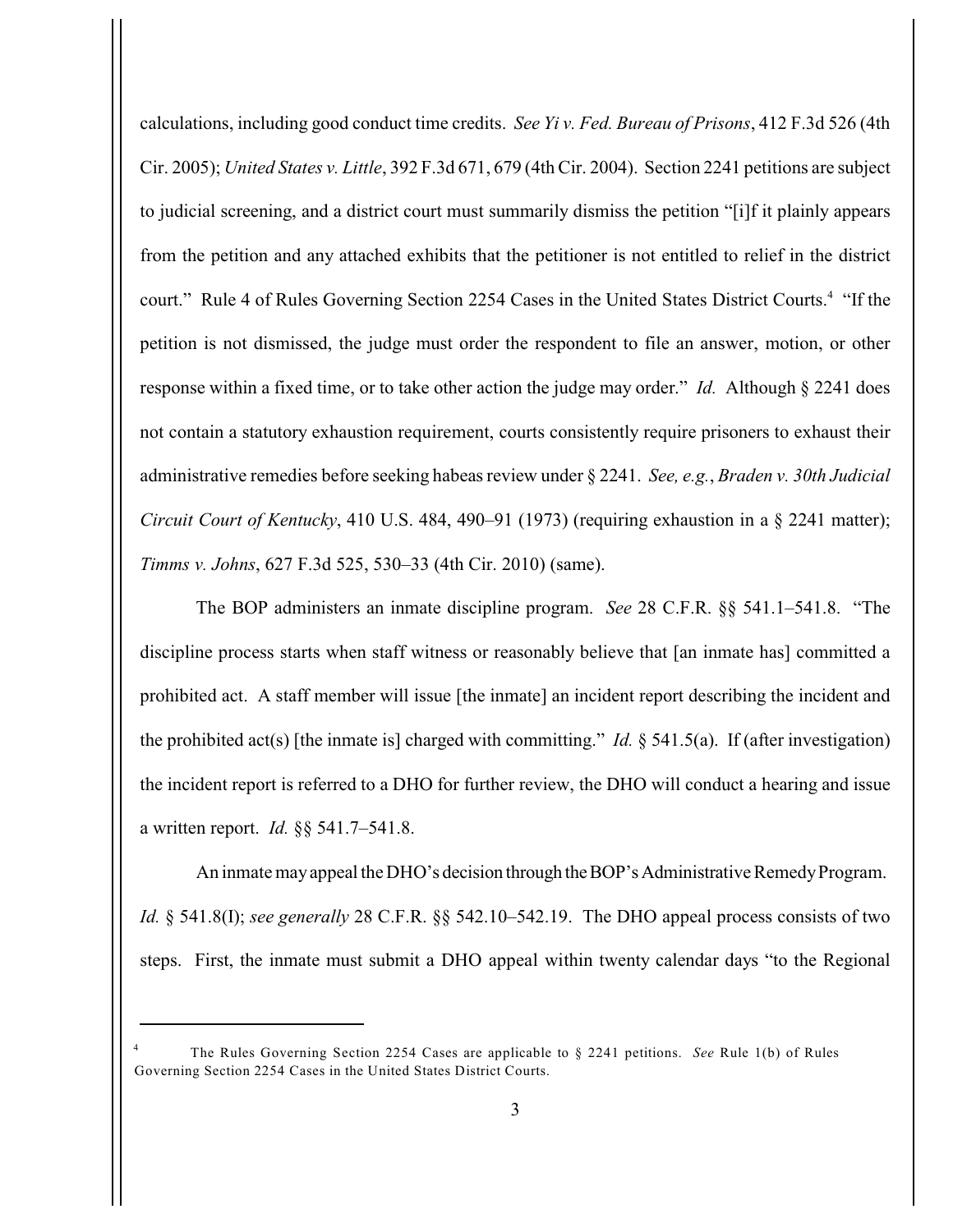Director for the region where the inmate is currently located." 28 C.F.R. § 542.14(d)(2). Second, if the inmate "is not satisfied with the Regional Director's response," he may submit an appeal to the General Counsel (located at the Central Office) "within 30 calendar days of the date the Regional Director signed the response." *Id.* § 542.15(a). "Appeal to the General Counsel is the final administrative appeal." *Id.*

The BOP may extend the time limits for an appeal (to either the Regional Director or General Counsel) "[w]hen the inmate demonstrates a valid reason for delay." *Id.* "In general, valid reason for delay means a situation which prevented the inmate from submitting the request within the established time frame." *Id.* § 542.14(b).

The BOP may reject an inmate's appeal at any level for failure to comply with the administrative remedy requirements. *Id.* § 542.17(a). When an appeal is rejected, the Administrative Remedy Coordinator will provide the inmate a written notice explaining the reason for rejection. *Id.* § 542.17(b). "If the defect on which the rejection is based is correctable, the notice shall inform the inmate of a reasonable time extension within which to correct the defect and resubmit the . . . Appeal." *Id.* If the inmate is not given an opportunity to correct the defect and resubmit the appeal, the inmate may appeal the rejection to the next appeal level, and "[t]he Coordinator at that level may affirm the rejection, may direct that the submission be accepted at the lower level (either upon the inmate's resubmission or direct return to that lower level), or may accept the submission for filing." *Id.* § 542.17(c).

#### **II. Petitioner's Administrative Appeals**

### **A. First DHO Appeal (South Central Regional Office)**

Petitioner has submitted multiple copies of the DHO report. *See* ECF No. 1-1 at 12–23. The DHO report is dated March 29, 2016, notifies Petitioner "of his right to appeal this action within 20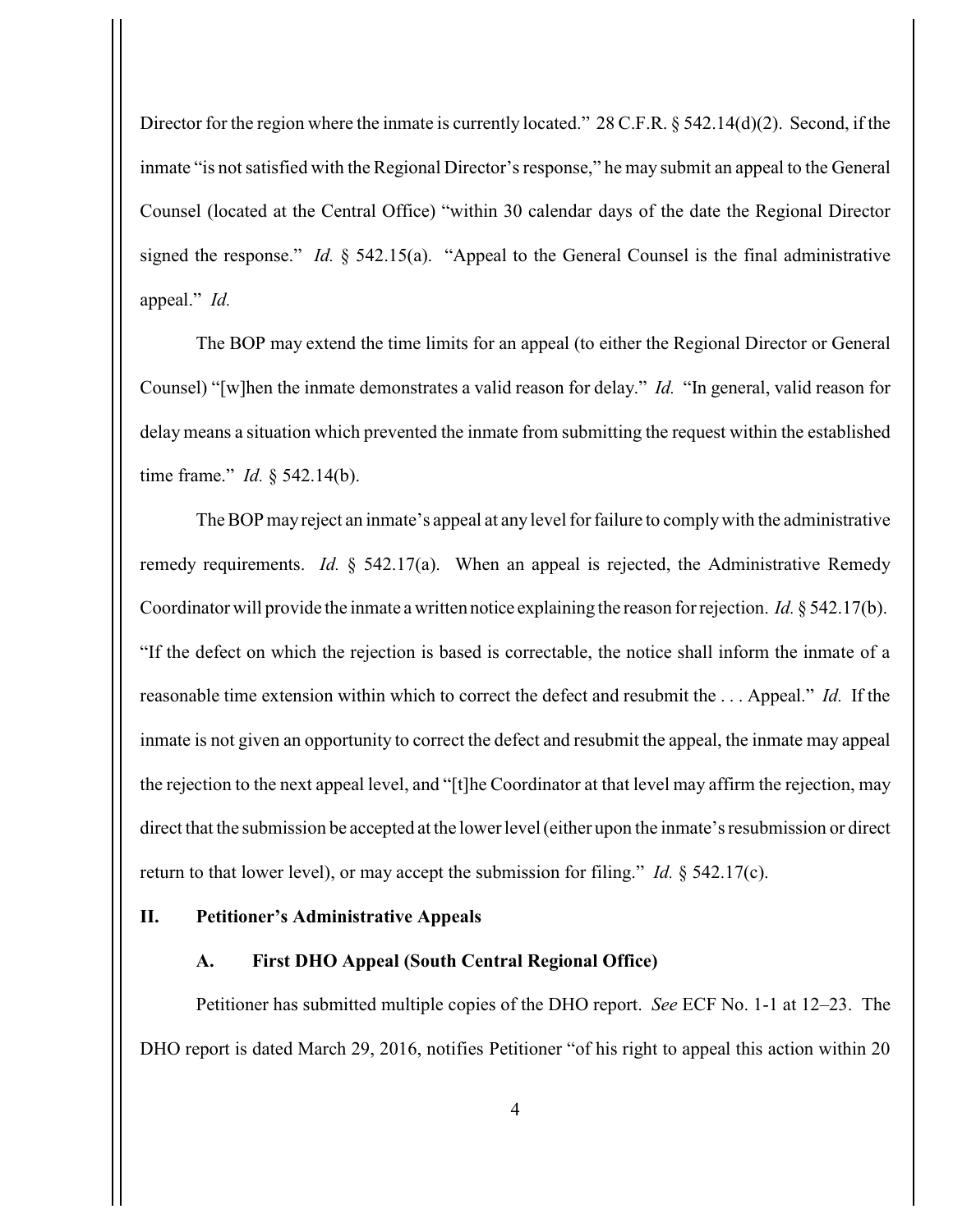calendar days," but does not specify when it was delivered to Petitioner.<sup>5</sup> *Id.* at 14. Petitioner alleges he initially appealed the DHO report to the wrong regional office—the South Central Regional Office in Dallas, Texas—by using an address in a booklet provided to inmates. Pet. at 3, 6; *see* ECF No. 1-1 at 7 (booklet). Additionally, Petitioner has submitted a copy of an envelope addressed to the South Central Regional Office that was postmarked April 21, 2016, and stamped "Return to Sender" / "Attempted – Not Known" / "Unable to Forward" on "05/19/16." ECF No. 22-1 at  $1<sup>6</sup>$ 

### **B. Second DHO Appeal (Southeast Regional Office)**

Petitioner alleges he received the returned envelope on May 24, 2016, $^7$  and immediately filed a DHO appeal to the correct regional office—the Southeast Regional Office in Atlanta, Georgia—the next day, May 25, 2016. *Id.*; Pet.'s Objs. at 6-7. Petitioner has submitted a letter he wrote the Southeast Regional Office and apparently sent in with his appeal there; in this letter, he explains he had sent "appeal documents to the wrong regional office." ECF No. 1-1 at 9.

Petitioner has submitted a Rejection Notice (dated June 30, 2016) from the Administrative Remedy Coordinator of the Southeast Regional Office. *See* ECF No. 1-1 at 8. The Rejection Notice indicates Petitioner's DHO appeal was received on June 1, 2016, and it states, "Your appeal is untimely. Regional appeals (BP-10) must be received within 20 days of the Warden/CCM response *or receipt of the DHO report*. This time includes mail time." *Id.* (emphasis added).

Instead, there is a blank space beside "Delivered to Inmate." *See* ECF No. 1-1 at 14. This is significant because, as indicated below, the Rejection Notices issued by the Southeast Regional Office indicate the DHO appeal "must be received within 20 days of . . . *receipt* of the DHO report." *See* ECF Nos. 1-1 at 4, 8.

The Court recognizes Petitioner filed the copy of the envelope after the Magistrate Judge issued the R  $\&$ R, and therefore the Magistrate Judge did not have the opportunity to consider it.

Petitioner objects to the Magistrate Judge's findings that "the mail returned on June 30, 2016," and that <sup>7</sup> "Petitioner had already filed another first appeal to the correct office before he received the returned mail." R & R at 2–3.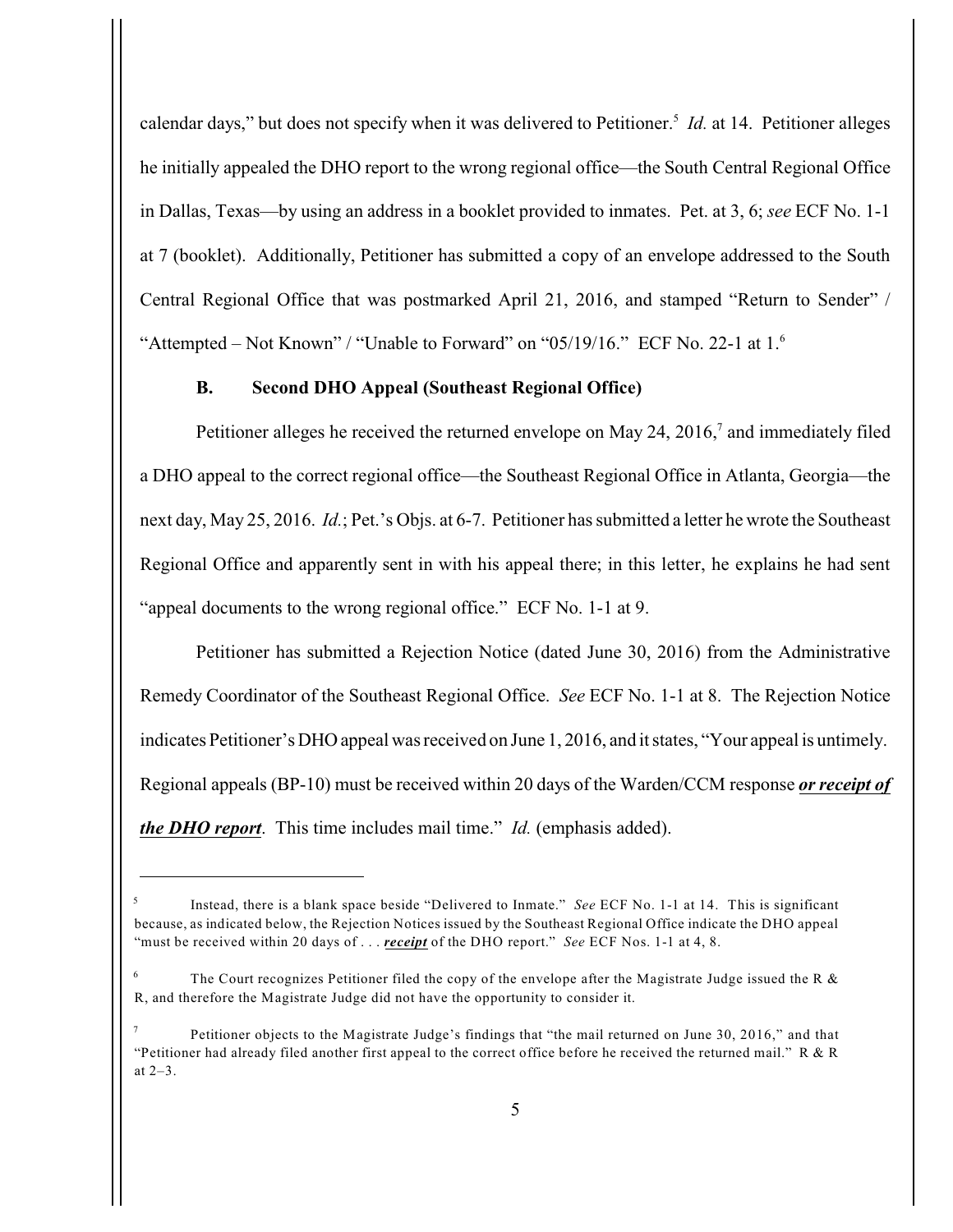# **C. Third DHO Appeal (Southeast Regional Office)**

Petitioner has submitted a letter dated July 19, 2016, that was signed and written by a case manager at FCI-Edgefield and addressed to the Administrative Remedy Coordinator of the Southeast Regional Office. ECF No. 1-1 at 6. In this letter, the case manager explains Petitioner "filed an Administrative Remedy" and "mailed the remedy to South Central Regional Office by mistake. The Administrative Remedy was returned to sender and he then filed mailed [*sic*] the Administrative Remedy to the Southeastern Regional Office which was received on June 1, 2016." *Id.* The case manager requests, "Please allow inmate Diaz the appropriate amount of time to submit his appeal due [to] Diaz' misunderstanding and sending his Administrative Remedy to the incorrect Regional Office." *Id.* Additionally, Petitioner has submitted a letter he wrote the Administrative Remedy Coordinator explaining he had sent his first appeal to the wrong regional office. ECF No. 1-1 at 5. Finally, Petitioner has submitted the DHO appeal form that he completed and signed. ECF No. 1-1 at 10–11. Petitioner indicates the case manager's letter, his letter, and the DHO appeal form were all sent to the Southeast Regional Office.

Petitioner has submitted a Rejection Notice (dated August 18, 2016) from the Administrative Remedy Coordinator of the Southeast Regional Office. *See* ECF No. 1-1 at 4. The Rejection Notice indicates Petitioner's DHO appeal was received on July 26, 2016, and it states, "Your appeal is untimely. Regional appeals (BP-10) must be received within 20 days of the Warden/CCM response *or receipt of the DHO report*. This time includes mail time." *Id.* (emphasis added).

### **D. Central Office Appeal**

Petitioner has submitted a letter he apparently wrote the Central Office on October 6, 2016, in which he states, "I have tried twice to submit[] this remedy to region to no avail. Twice I have been told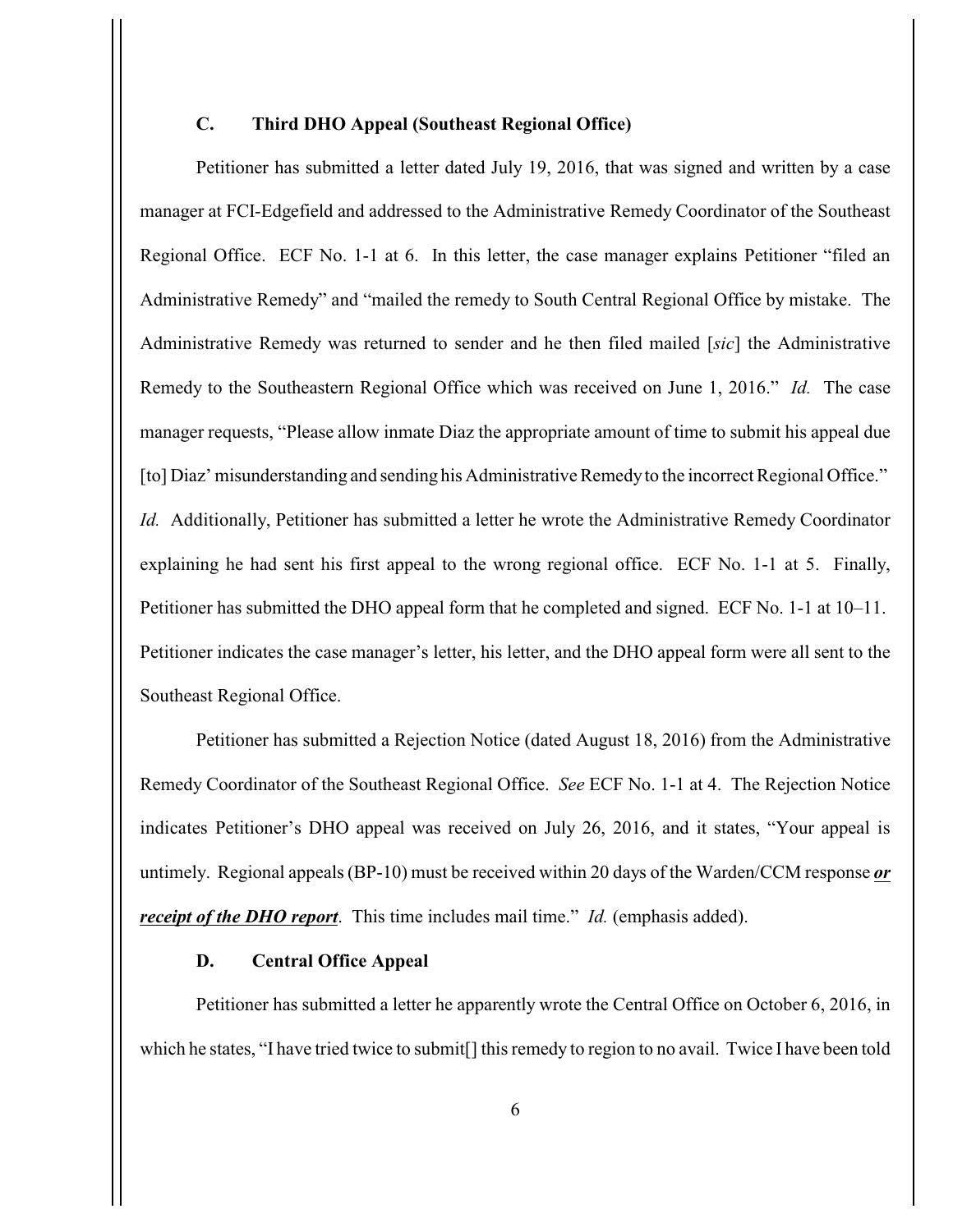that I am out of time." ECF No. 1-1 at 3. Petitioner further states, "I hope and pray that this office will see the discrepancies and errors made by both parties. On my part for using the [wrong] address .... Exhibits are also available so you can see my arguments." *Id.*

Petitioner has submitted a Rejection Notice (dated October 28, 2016) from the Administrative Remedy Coordinator of the Central Office. *See* ECF No. 1-1 at 2. The Rejection Notice indicates Petitioner's appeal was received on October 13, 2016, and it states, "Concur with rationale of regional office and/or institution for rejection. Follow directions provided on prior rejection notices." *Id.*

#### **E. Request for Reconsideration from Prison Warden**

Finally, Petitioner has submitted a letter he wrote "Warden Mrs. B. Mosley" (the warden at FCI-Edgefield) on November 17, 2016, requesting her "to review this Administrative Remedy rejection," explaining he used the "wrong address" when mailing his initial DHO appeal, and requesting "help . . . with this matter." ECF No. 1-1 at 1. Petitioner indicates that his letter to Warden Mosley was "to no avail" and that she "concur[red] with rationale of Regional Office" on November 22, 2016. Pet. at 6.

Petitioner filed the instant  $\S 2241$  petition on January 6, 2017.<sup>8</sup>

#### **III. Analysis**

Having liberally construed Petitioner's pro se petition and the attached exhibits summarized above, the Court cannot conclude it is plainly apparent from those filings that he failed to exhaust his administrative remedies. *See generally* Rule 4 of Rules Governing Section 2254 Cases in the United States District Courts. First, it is unclear when Petitioner received a copy of the DHO report and why

Filing date under *Houston v. Lack*, 487 U.S. 266 (1988) (stating a prisoner's pleading is deemed filed at the moment of delivery to prison authorities for forwarding to district court).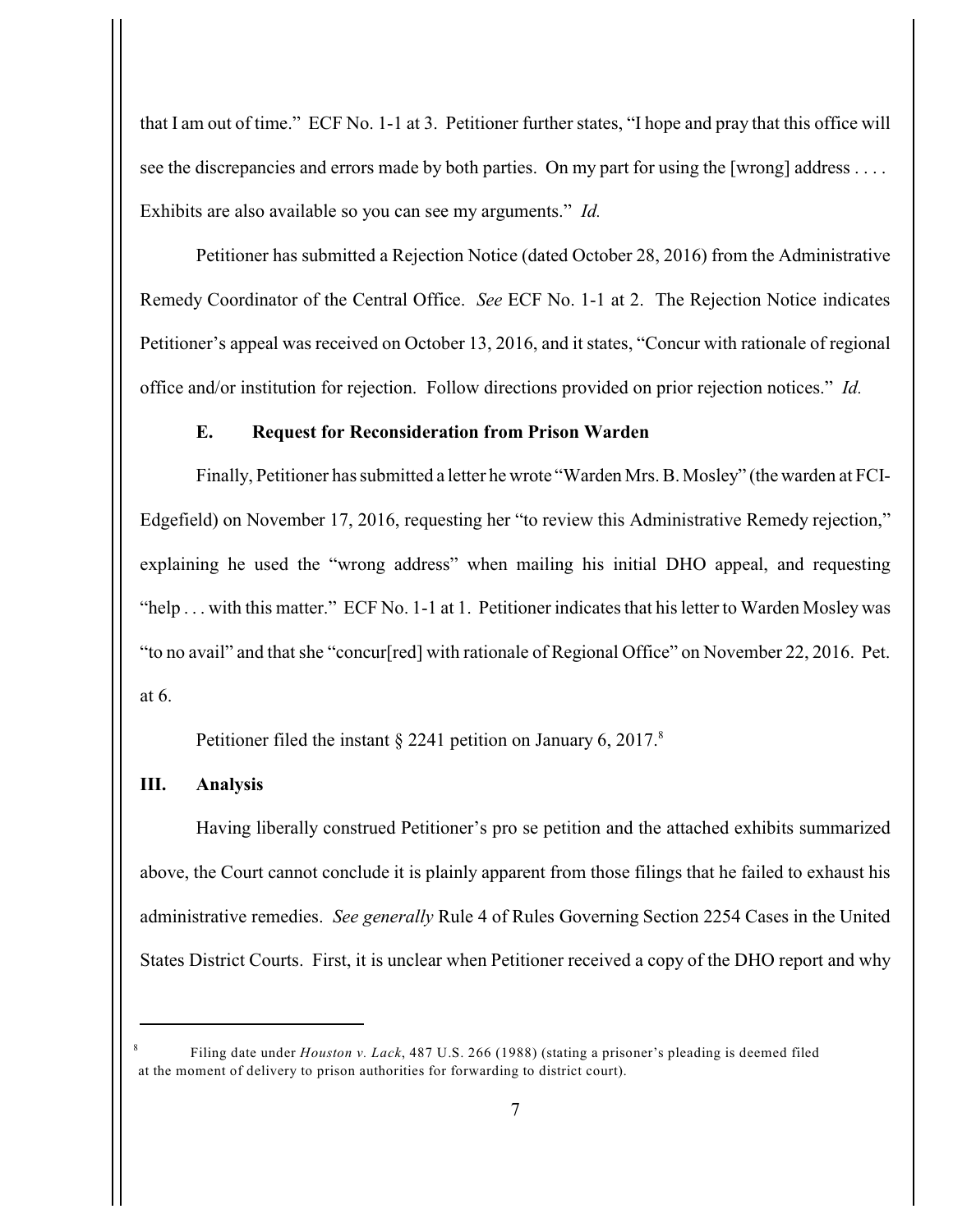his mail containing his initial DHO appeal could not be delivered to the South Central Regional Office (which could have issued a written rejection notice allowing Petitioner "a reasonable time extension within which to correct the defect and resubmit the . . . Appeal," *see* 28 C.F.R. § 542.17(b), to the proper regional office). Petitioner's two subsequent DHO appeals to the Southeast Regional Office appear to be untimely since they were apparently filed more than twenty days after he received the DHO report. However, it is unclear from the current record whether Petitioner demonstrated "a valid reason for delay," *see* 28 C.F.R. §§ 542.14(b), 542.15(a), by initially choosing the wrong regional office to mail his DHO appeal. It is also unclear why he was never given an opportunity to extend the time limits for a DHO appeal to the correct regional office (the Southeast Regional Office) despite his multiple requests to do so. Finally, Petitioner did in fact appeal to the final administrative level by filing an appeal with the Central Office (where the General Counsel is located, *see* 28 C.F.R. § 542.15(b)(1)), and the Central Office rejected Petitioner's appeal without allowing him an opportunity to resubmit.<sup>9,10</sup>

The Court cannot conclude Petitioner's § 2241 petition is subject to summary dismissal for failure to exhaust,<sup>11</sup> and finds it appropriate to order Respondent to file a response to the petition.<sup>12</sup>

## **Conclusion**

The Rejection Notice issued by the Central Office instructs Petitioner to "[f]ollow directions provided on <sup>9</sup> prior rejection notices," ECF No. 1-1 at 2, but those prior rejection notices from the Southeast Regional Office do not contain any such directions.

The Magistrate Judge's R & R contemplates that the matter is still pending because "Petitioner has not received a ruling from the General Counsel," *see* R & R at 4, but that does not appear to be the case based upon Petitioner's submissions.

<sup>&</sup>lt;sup>11</sup> Because the Court is recommitting this matter to the Magistrate Judge and requiring a response from Respondent, the Court need not address Petitioner's remaining objections dealing with the merits of his due process claim at this time. Petitioner is free to raise those arguments later in this case.

<sup>&</sup>lt;sup>12</sup> Ultimately, it may well be that Petitioner failed to exhaust his administrative remedies by filing untimely appeals, but that is a matter more appropriately decided after hearing from Respondent. **Nothing in this Order prohibits Respondent from raising exhaustion of administrative remedies as an affirmative defense.**